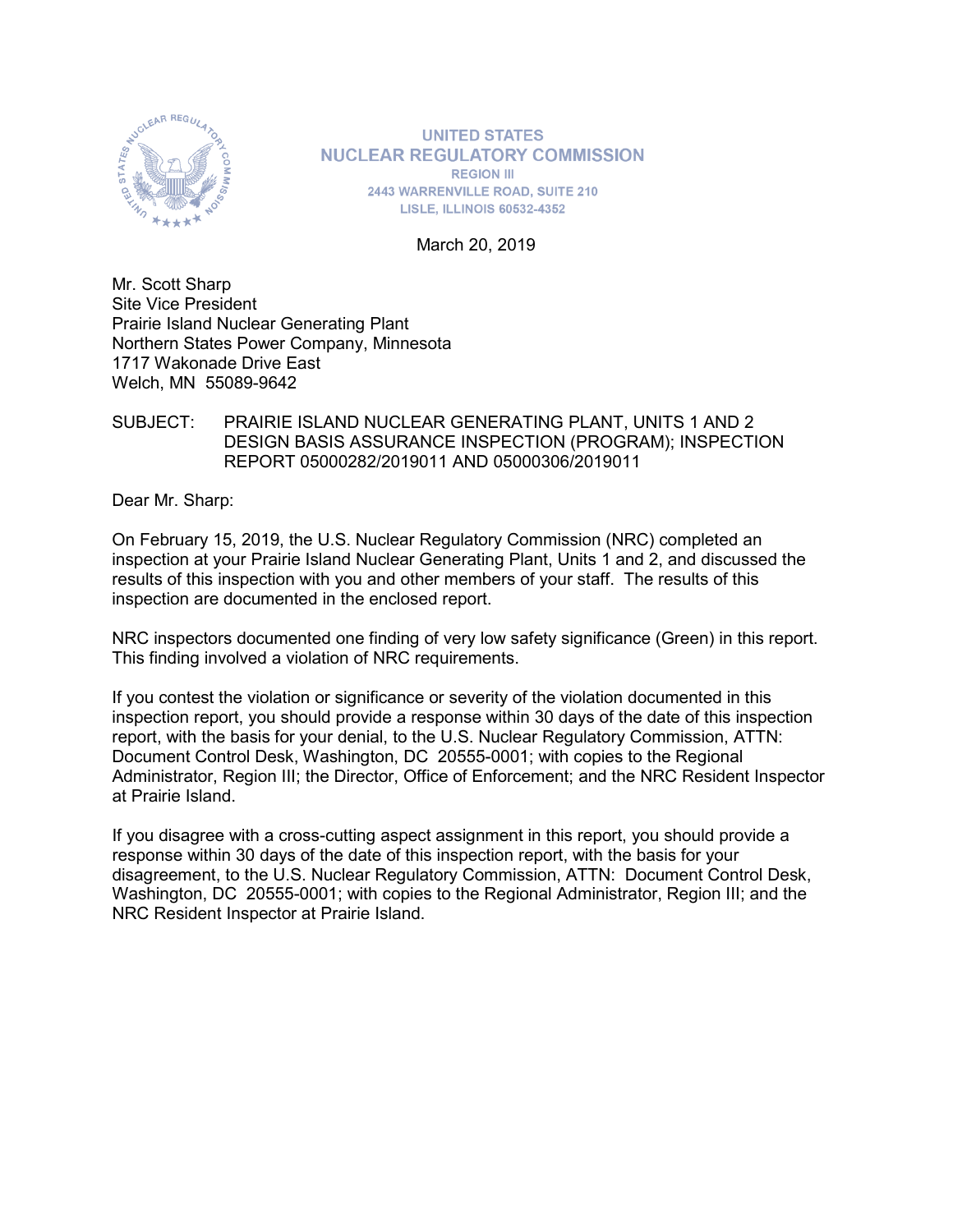This letter, its enclosure, and your response (if any) will be made available for public inspection and copying at<http://www.nrc.gov/reading-rm/adams.html> and at the NRC Public Document Room in accordance with 10 CFR 2.390, "Public Inspections, Exemptions, Requests for Withholding."

Sincerely,

*/RA/*

Karla K. Stoedter, Chief Engineering Branch 2

Docket Nos.: 05000282 and 05000306 License Nos.: DPR-42 and DPR-60

Enclosure: IR 05000282/2019011 and 05000306/2019011

cc: Distribution via LISTSERV®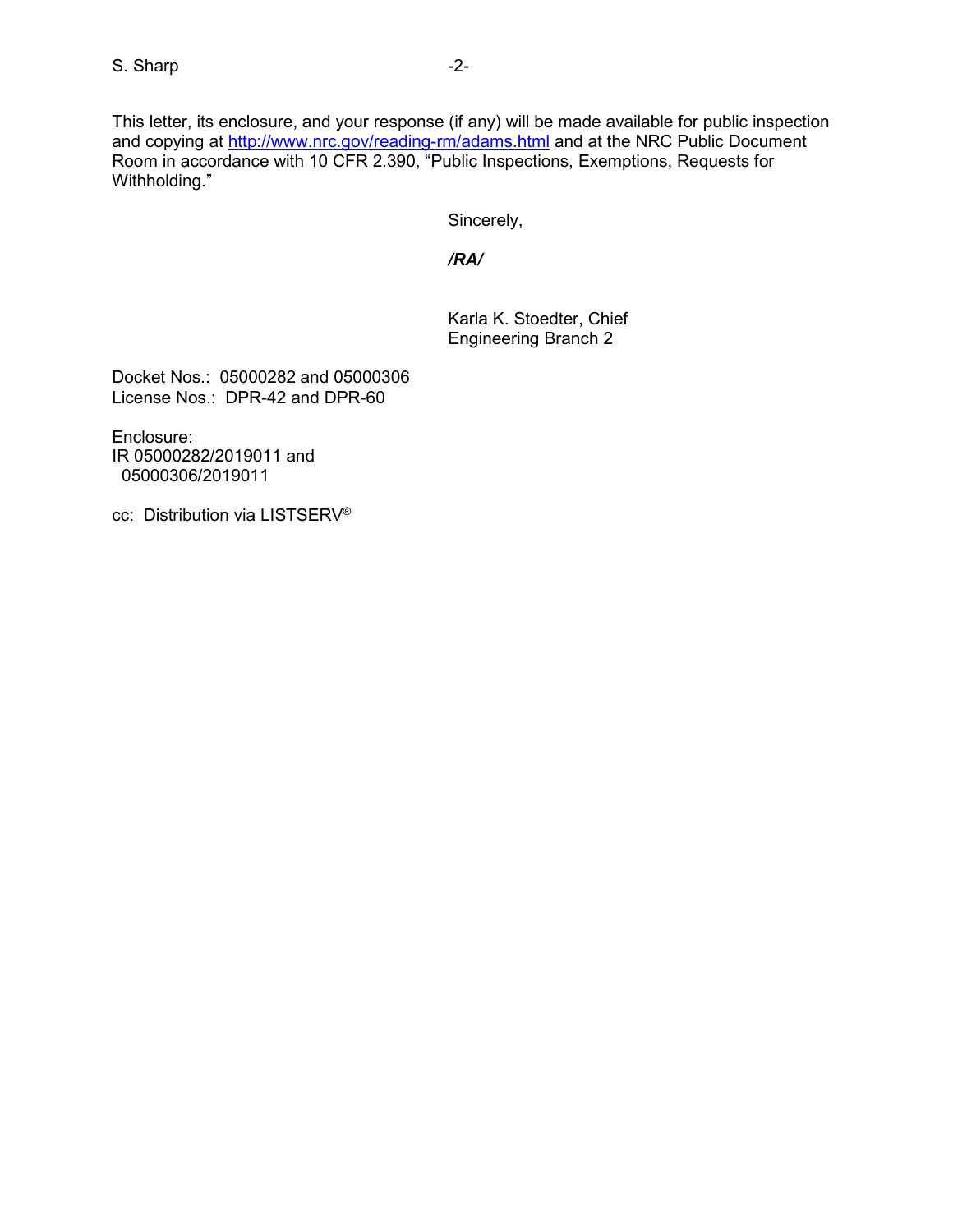<u>DISTRIBUTION:</u> Michael McCoppin RidsNrrPMPrairieIsland Resource RidsNrrDorlLpl3 RidsNrrDirsIrib Resource Darrell Roberts John Giessner Jamnes Cameron Allan Barker DRPIII DRSIII [ROPreports.Resource@nrc.gov](mailto:ROPreports.Resource@nrc.gov)

#### ADAMS ACCESSION NUMBER: ML19079A292

| $\boxtimes$ SUNSI Review Complete<br>By: Karla Stoedter |              | <b>ADAMS</b><br>$\boxtimes$ Yes<br>$\Box$ No | $\boxtimes$ Publicly<br>Available<br>$\Box$ Non-Publicly<br>Available |  | $\boxtimes$ Non-<br>Sensitive<br>$\Box$ Sensitive |  | Keyword:<br><b>NRC-002</b> |  |
|---------------------------------------------------------|--------------|----------------------------------------------|-----------------------------------------------------------------------|--|---------------------------------------------------|--|----------------------------|--|
| <b>OFFICE</b>                                           | RIII         | <b>RIII</b>                                  |                                                                       |  |                                                   |  |                            |  |
| <b>NAME</b>                                             | KStoedter:cl | <b>BJose</b>                                 |                                                                       |  |                                                   |  |                            |  |
| SIGNATURE                                               | /RA/         | /RA/                                         |                                                                       |  |                                                   |  |                            |  |
| <b>DATE</b>                                             | 03/20/19     | 03/20/19                                     |                                                                       |  |                                                   |  |                            |  |

**OFFICIAL RECORD COPY**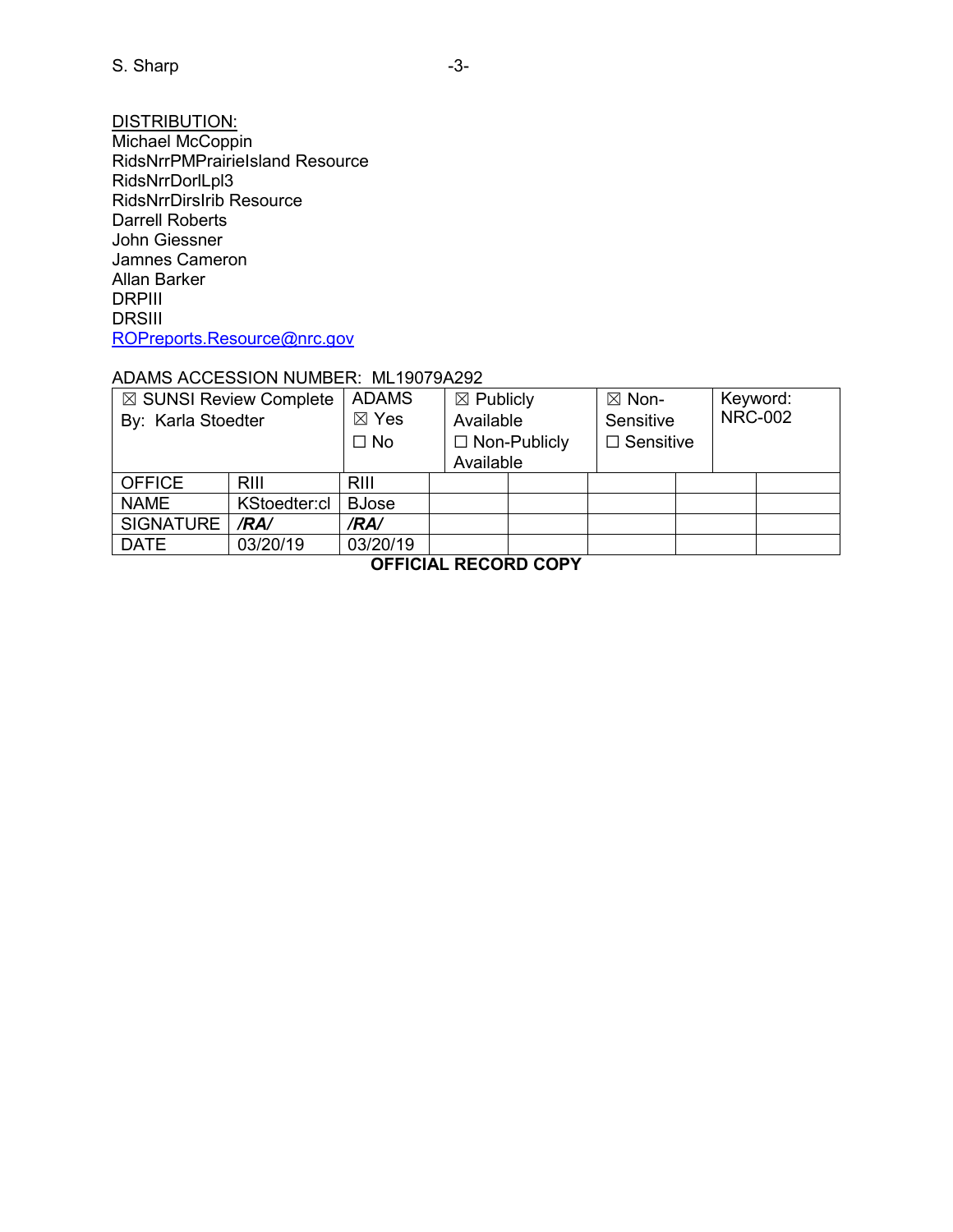# **U.S. NUCLEAR REGULATORY COMMISSION Inspection Report**

|                                        | Docket Number(s): 05000282 and 05000306                                                                           |
|----------------------------------------|-------------------------------------------------------------------------------------------------------------------|
|                                        | License Number(s): DPR-42 and DPR-60                                                                              |
| Report Number(s):                      | 05000282/2019011 and 05000306/2019011                                                                             |
| Enterprise Identifier: I-2019-011-0008 |                                                                                                                   |
| Licensee:                              | Northern States Power Company, Minnesota                                                                          |
| Facility:                              | Prairie Island Nuclear Generating Plant, Units 1 and 2                                                            |
| Location:                              | Welch, MN                                                                                                         |
| <b>Inspection Dates:</b>               | January 28, 2019, to February 15, 2019                                                                            |
| Inspectors:                            | N. Feliz-Adorno, Senior Reactor Inspector<br>B. Jose, Senior Reactor Inspector<br>L. Rodriguez, Reactor Inspector |
| Approved By:                           | Karla K. Stoedter, Chief<br><b>Engineering Branch 2</b><br>Division of Reactor Safety                             |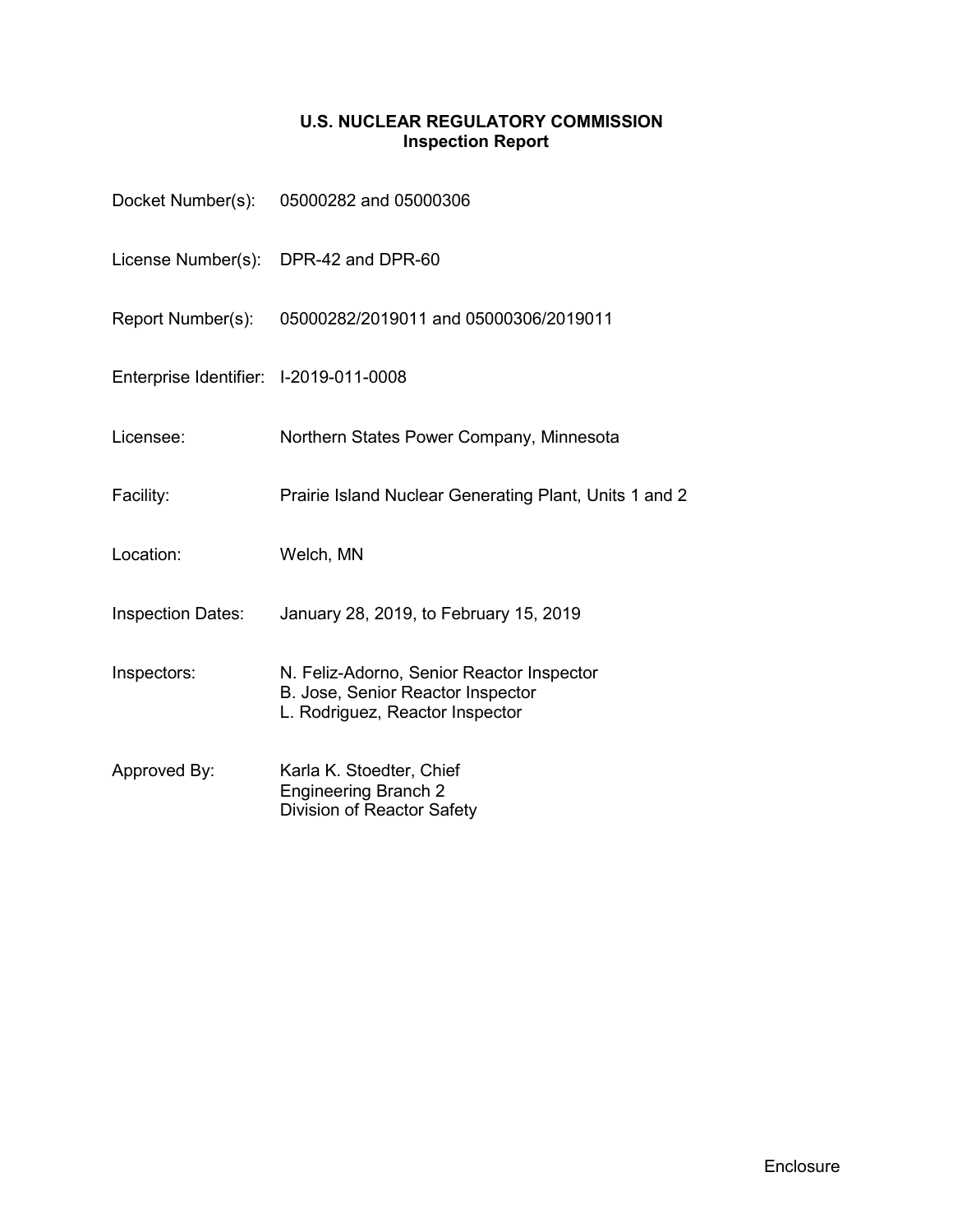#### **SUMMARY**

The U.S. Nuclear Regulatory Commission (NRC) continued monitoring the licensee's performance by conducting a Design Basis Assurance Inspection (Program) at Prairie Island Nuclear Generating Plant, Units 1 and 2, in accordance with the Reactor Oversight Process. The Reactor Oversight Process is the NRC's program for overseeing the safe operation of commercial nuclear power reactors. Refer to

<https://www.nrc.gov/reactors/operating/oversight.html> for more information. Findings and violations being considered in the NRC's assessment are summarized in the table below.

## **List of Findings and Violations**

| Failure to Ensure Valve Inspection Procedure Was Appropriate to Maintain Environmental |  |
|----------------------------------------------------------------------------------------|--|
| Qualification of Limitorque Actuators                                                  |  |
|                                                                                        |  |

| Cornerstone           | Significance                                                    | <b>Cross-Cutting</b><br>Aspect  | Report<br>Section |
|-----------------------|-----------------------------------------------------------------|---------------------------------|-------------------|
| Mitigating<br>Systems | <b>Green</b><br>NCV 05000282,05000306/2019011-01<br>Open/Closed | $[H.12] - Avoid$<br>Complacency | 171111.21N        |

The inspectors identified a Green finding and an associated Non-Cited Violation of Title 10 of the *Code of Federal Regulations*, Part 50, Appendix B, Criterion V, "Instructions, Procedures, and Drawings," for the licensee's failure to ensure activities affecting quality were prescribed by documented procedures of a type appropriate to the circumstances and included appropriate quantitative or qualitative acceptance criteria for determining that important activities had been satisfactorily accomplished. Specifically, Procedure D70.1, "Motor Operated Valve Testing," Revision 24, did not verify lubricant conditions were acceptable to maintain the environmental qualification of Limitorque actuators.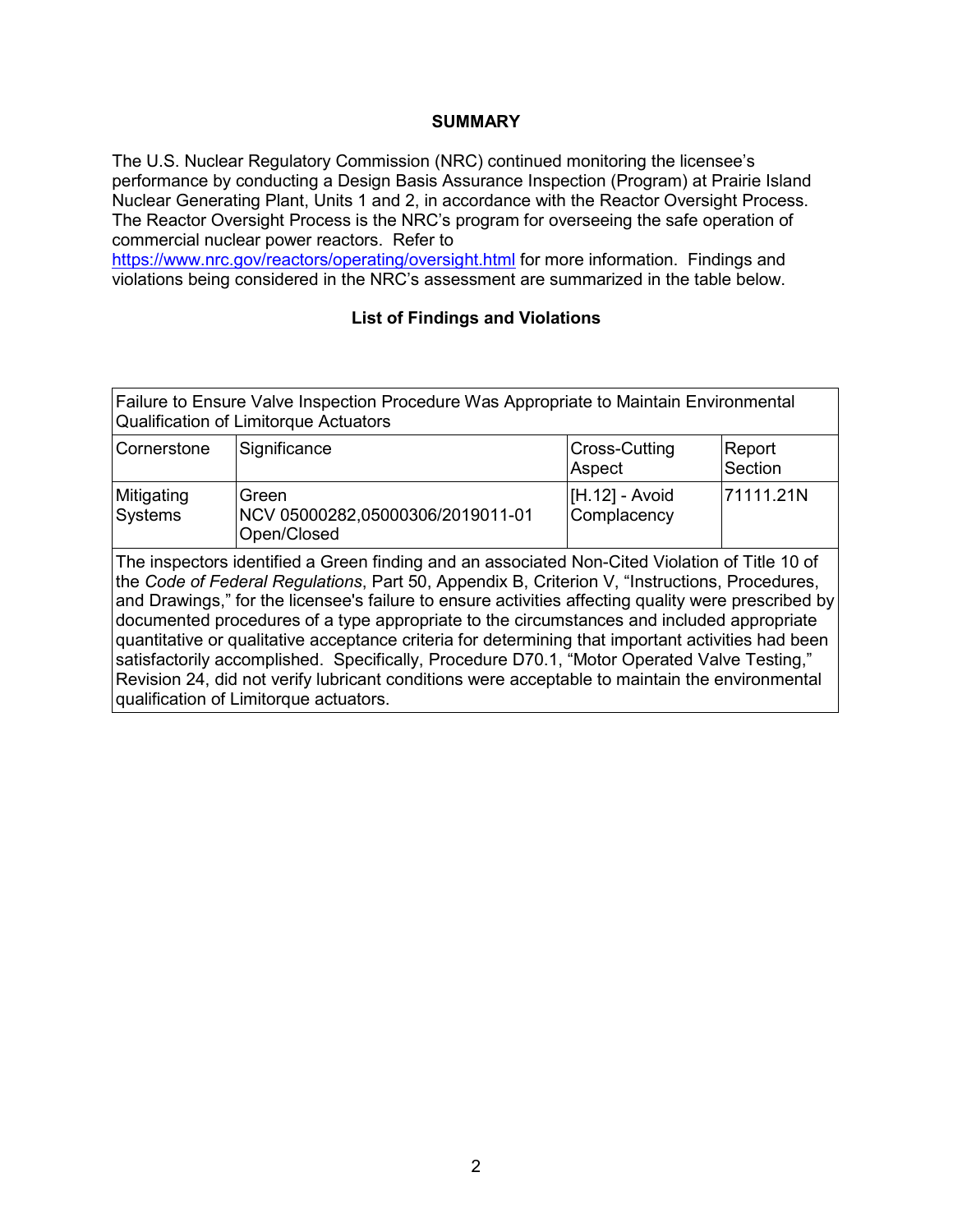## **INSPECTION SCOPES**

Inspections were conducted using the appropriate portions of the inspection procedures (IPs) in effect at the beginning of the inspection unless otherwise noted. Currently approved IPs with their attached revision histories are located on the public website at [http://www.nrc.gov/reading](http://www.nrc.gov/reading-rm/doc-collections/insp-manual/inspection-procedure/index.html)[rm/doc-collections/insp-manual/inspection-procedure/index.html.](http://www.nrc.gov/reading-rm/doc-collections/insp-manual/inspection-procedure/index.html) Samples were declared complete when the IP requirements most appropriate to the inspection activity were met consistent with Inspection Manual Chapter (IMC) 2515, "Light-Water Reactor Inspection Program - Operations Phase." The inspectors reviewed selected procedures and records, observed activities, and interviewed personnel to assess licensee performance and compliance with Commission rules and regulations, license conditions, site procedures, and standards.

## **REACTOR SAFETY**

## 71111.21N - Design Bases Assurance Inspection (Programs)

The inspectors evaluated the Environmental Qualification Program implementation through the sampling of the following components:

02.01 Select Sample Components to Review - Primary Containment (Inside Containment) (1 Sample)

Unit 1 Reactor Coolant Loop Pressurizer Channel 1-Red Pressure Transmitter 1PT-429

02.01 Select Sample Components to Review - Risk Significant/Low Design (Inside/Outside Containment) (8 Samples)

- (1) D1/D2 Diesel Generator Room Train B Air Intake Solenoid Valve SV-33498
- (2) 12 Residual Heat Removal Pump Motor MTR 16-6
- (3) 11 Residual Heat Removal Heat Exchanger to 11 Safety Injection Pump Suction Isolation Valve MV-32206/MV-32206-Actuator (ACT)
- (4) 22 Turbine Driven Auxiliary Feed Water Control Valve CV-31999 Operating Limit Switch 31999-LSOP
- (5) 11 Accumulator to Loop A Cold Leg Isolation Valve MV-32071/MV-32071-ACT
- (6) Unit 1 Pressurizer Power Operated Relief Valve Isolation Valve MV-32195/MV-32195-ACT
- (7) Unit 1 Containment Sump A Pump's Discharge Header B Control Valve Limit Switch 31438-LSCL
- (8) 11 Containment Spray Pump Motor MTR 15-9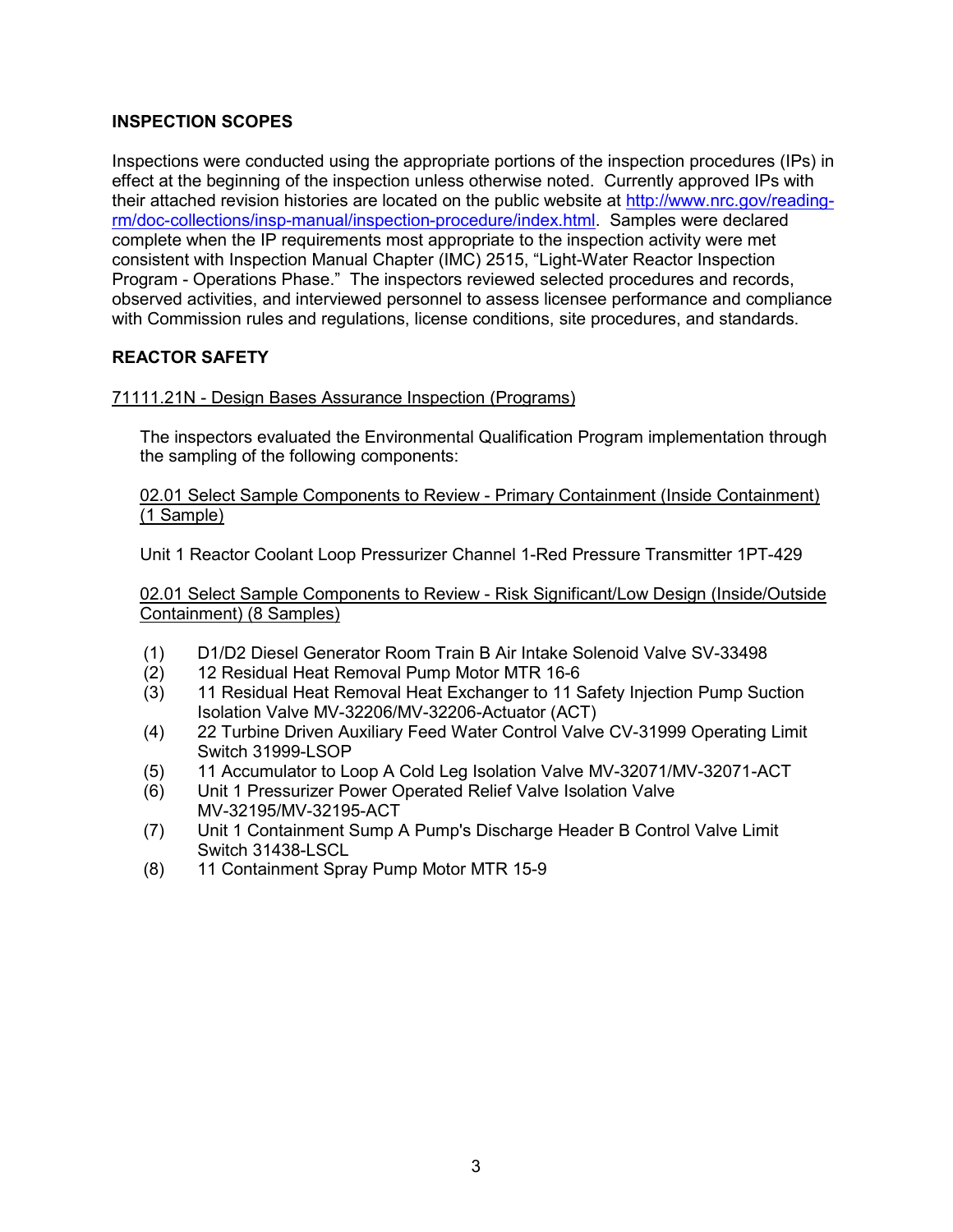#### **INSPECTION RESULTS**

| Failure to Ensure Valve Inspection Procedure Was Appropriate to Maintain Environmental |  |
|----------------------------------------------------------------------------------------|--|
| Qualification of Limitorque Actuators                                                  |  |

| Cornerstone           | Significance                                                    | Cross-Cutting<br> Aspect      | Report<br>Section |
|-----------------------|-----------------------------------------------------------------|-------------------------------|-------------------|
| Mitigating<br>Systems | <b>Green</b><br>NCV 05000282,05000306/2019011-01<br>Open/Closed | [H.12] - Avoid<br>Complacency | 171111.21N        |

The inspectors identified a Green finding and an associated Non-Cited Violation of Title 10 of the *Code of Federal Regulations*, Part 50, Appendix B, Criterion V, "Instructions, Procedures, and Drawings," for the licensee's failure to ensure activities affecting quality were prescribed by documented procedures of a type appropriate to the circumstances and included appropriate quantitative or qualitative acceptance criteria for determining that important activities had been satisfactorily accomplished. Specifically, Procedure D70.1, "Motor Operated Valve Testing," Revision 24, did not verify lubricant conditions were acceptable to maintain the environmental qualification of Limitorque actuators.

Description: Environmental qualification files ENG-EQ-0106, "EEQ File: Limitorque Actuators and Motors," Revision 1, and ENG-EQ-0169, "EEQ File: Oils and Greases," Revision 1, qualify safety-related Limitorque actuators and specify lubricant requirements to maintain their qualification. The environmental qualification files require the performance of vendor recommended maintenance in order to maintain the qualification of the actuators. For lubricants, the vendor recommended maintenance is provided in Limitorque Maintenance Manual Form LC8, "Lubrication Data Form." The form recommends inspections of the lubricant in the main gear case and the geared limit switch of the actuators to verify, in part, appropriate lubricant quality and consistency.

The licensee credits Procedure D70.1, "Motor Operated Valve Testing," Revision 24, and previous revisions, as the implementing procedure to verify the condition of actuator lubricants is consistent with the requirements of the environmental qualification files (e.g., Form LC8). Appendix B of the procedure has the licensee inspect and document the as-found limit switch gear box lubricant condition and the actuator lubricant condition. It also refers to Table 2, "Lubricant Condition," for grading the lubricant condition as "excellent," "good," "fair," or "poor."

Appendix B of the procedure requires determining whether the lubricant condition is "sat" or 'unsat," but does not directly specify which lubricant grades are "sat" and which ones are "unsat." Instead, the instructions provided in Table 2 for the "fair" lubricant grading stated, "Lubrication at a minimal acceptability." Through interviews with licensee personnel, and a review of past work orders (WO), the inspectors confirmed that a lubricant grading of "excellent," "good," or "fair" would be deemed "sat" and the lubricant condition would be considered acceptable for continued use. However, for lubricant graded as "fair," the inspectors noted that the lubricant quality and consistency specifications of Form LC8 would not be met. Specifically, the instructions provided in Table 2 for the "fair" lubricant grading stated: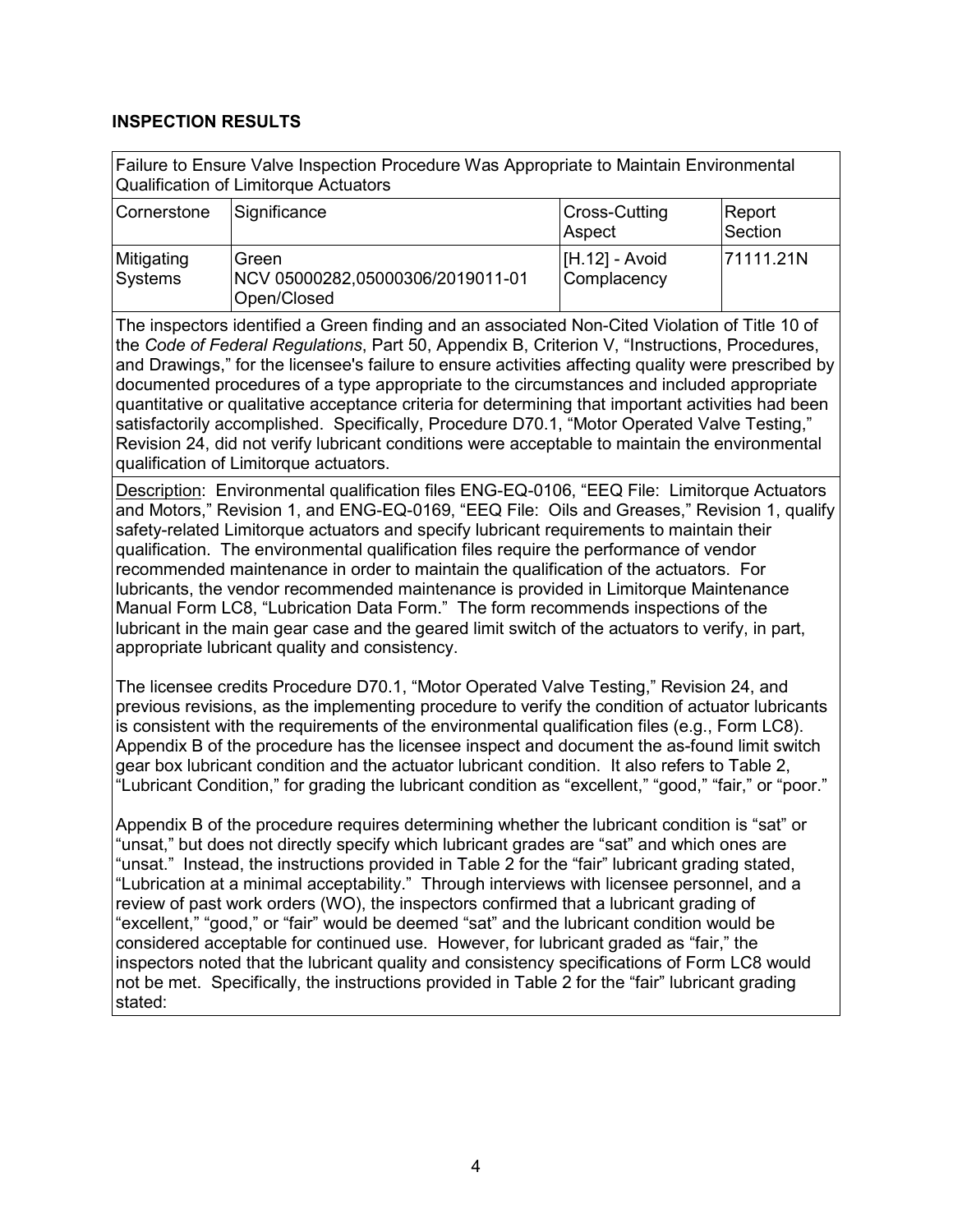Texture - Grease is sticky and does NOT return to a soft and supple condition when pressed and rubbed between the fingers unless extreme effort is used. Oil separation has occurred and some hardened grease globules may be present. Cavitation around gearing is evident. Some contamination is appearing (wear particles, dirt, etc.). Grease may start to smell burnt. Lubrication at a minimal acceptability.

In contrast, Form LC8 stated:

**Quality** - When removing a "fill" or "drain" plug to inspect the lube level, remove a small amount and insure that it is clean and free of any contaminant including water. Should dirt, water, or other foreign matter be found, the units should be flushed with a commercial degreaser/cleaner like Exxon VARSOL #1 or #3, which is non-corrosive and does not affect seal materials such as Buna N or Viton. Repack unit with fresh lubricant.

**Consistency** - The main gear box lubricant should be slightly fluid approximating a standard NLGl-1 grade consistency or less. Thinners such as Amoco WAYTAC #31 oil may be added provided the volume of thinner does not exceed 20 percent of the total lubricant.

The geared limit switch lube should be soft to the touch approximating an NLGl-2 consistency or less.

The instructions for a "fair" lubricant in Table 2 of Procedure D70.1 differ from the environmental qualification requirements in Form LC8 because they allow a lubricant to have: (1) contaminants in the grease; (2) oil separation of the grease; and (3) hardened grease globules. Therefore, the inspectors determined Procedure D70.1 was not appropriate because it allowed the licensee to return a Limitorque actuator back to service with lubricants graded as "fair," which did not meet applicable environmental qualification requirements.

In addition, through interviews with licensee personnel, the inspectors learned a lubricant graded as "poor" and "unsat" could be allowed to remain in service without evaluating whether the lubricant continued to meet environmental qualification requirements. Specifically, Procedure D70.1, Appendix A, Step 3.1 states, "Notify Engineering of any unsatisfactory conditions found and record below." However, the inspectors also learned during these interviews: (1) engineering could perform an evaluation and conclude the lubricant was acceptable; (2) the evaluation only considered Motor Operated Valve (MOV) Program requirements; and (3) the licensee MOV Program requirements established for lubricants were less restrictive than the applicable environmental qualification requirements. Therefore, the inspectors determined Procedure D70.1 was also not appropriate because it allowed the licensee to return a Limitorque actuator back to service with lubricant graded as "poor," which did not meet applicable environmental qualification requirements.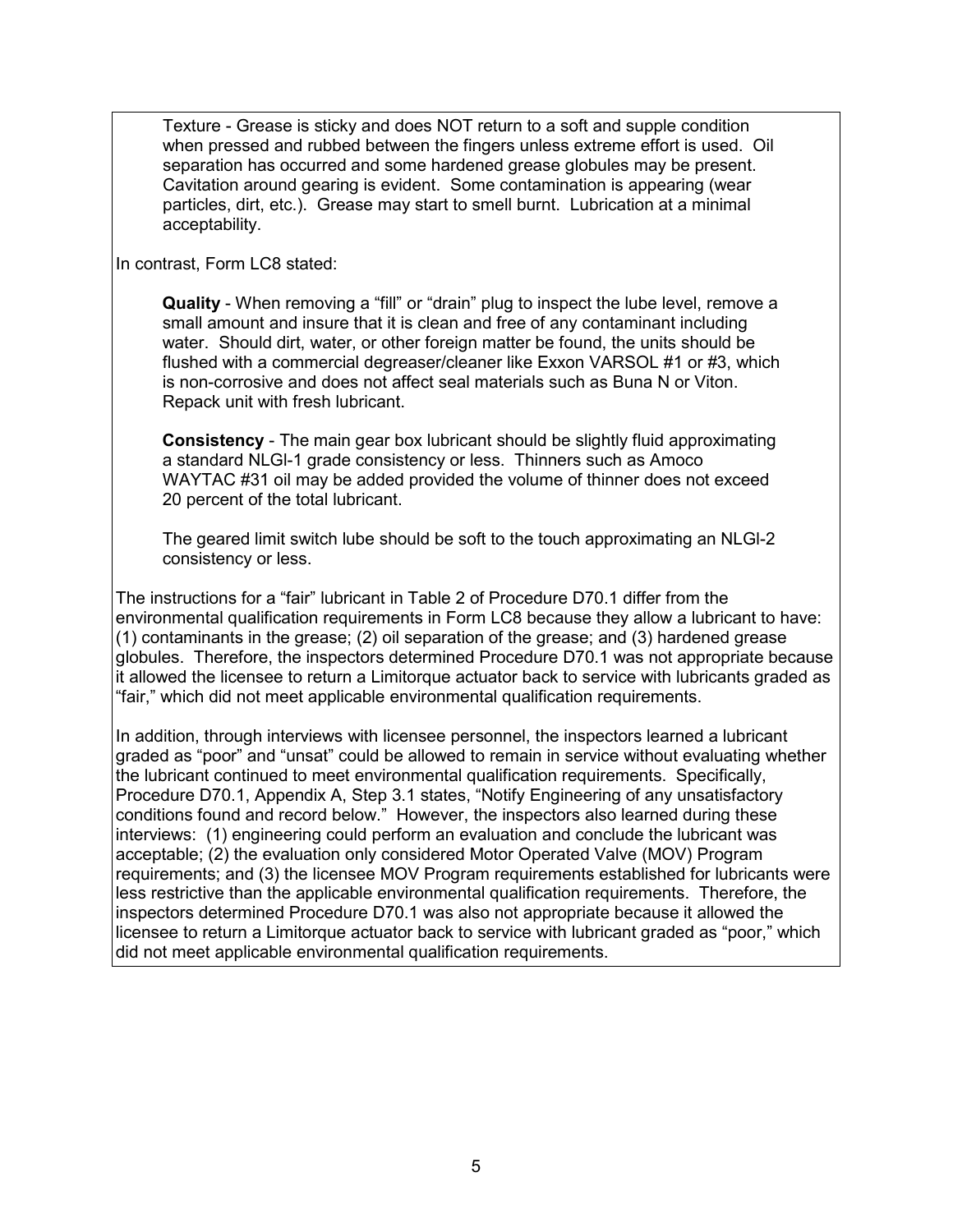A review of past WOs identified two occasions where a Limitorque actuator was placed back in service with a "fair" lubricant condition. Specifically, WO 00313384 dated February 22, 2016, and WO 00529395 dated January 31, 2018, both for valve MV-32075 (Sump B to the 11 Residual Heat Removal Pump Train A) documented a "fair" lubricant condition in the actuator due to burnt grease flecks found in the motor pinion cavity. On both occasions, the valve was returned to service with a lubricant that did not meet the environmental qualification requirements.

Corrective Action(s): The licensee entered this issue into their Corrective Action Program to address the procedural deficiencies identified by the inspectors. The licensee also performed a review of valve inspection results for the last 10 years and identified one valve (MV-32075, Sump B to the 11 Residual Heat Removal Pump Train A) which was returned to service with lubricant conditions that did not meet environmental qualification requirements. However, the licensee re-evaluated the lubricant inspection results and determined the valve was operable because it is located in a radiation only harsh environment and the radiation evaluation of its qualification was judged to have sufficient margin to compensate for the condition described in the WOs.

Corrective Action Reference(s): 501000023141; 501000023171

Performance Assessment:

Performance Deficiency: The inspectors determined the failure to establish a Limitorque valve inspection procedure appropriate to the circumstances that included appropriate acceptance criteria for determining this important activity had been satisfactorily accomplished was contrary to Title 10 of the *Code of Federal Regulations*, Part 50, Appendix B, Criterion V, "Instructions, Procedures, and Drawings," and was a performance deficiency. Specifically, Procedure D70.1, "Motor Operated Valve Testing," Revision 24, did not verify lubricant conditions were acceptable to maintain the environmental qualification of Limitorque actuators.

Screening: The inspectors determined the performance deficiency was more than minor because if left uncorrected, it would have the potential to lead to a more significant safety concern. Specifically, the failure to ensure that lubricant conditions identified during inspections were acceptable to maintain environmental qualification of Limitorque actuators important to safety would have the potential to lead to unqualified valves being deemed acceptable for continued service in the plant. In particular, the environmental qualification of valve MV-32075 was challenged due to the performance deficiency identified.

Significance: The inspectors assessed the significance of the finding using Appendix A, "Significance Determination of Reactor Inspection Findings for At - Power Situations". The inspectors determined the finding affected the Mitigating Systems Cornerstone and assessed the significance of the finding using Significance Determination Process Appendix A, "The Significance Determination Process for Findings At-Power," Exhibit 2, "Mitigating Systems Screening Questions." The finding screened as having very-low safety significance (Green) because it did not result in the loss of operability or functionality of any Limitorque actuators currently installed in the plant. Specifically, the licensee performed a review of valve inspection results for the last 10 years and identified one valve (MV-32075, Sump B to the 11 Residual Heat Removal Pump Train A) which was returned to service with lubricant conditions that did not meet environmental qualification requirements. However, the licensee re-evaluated the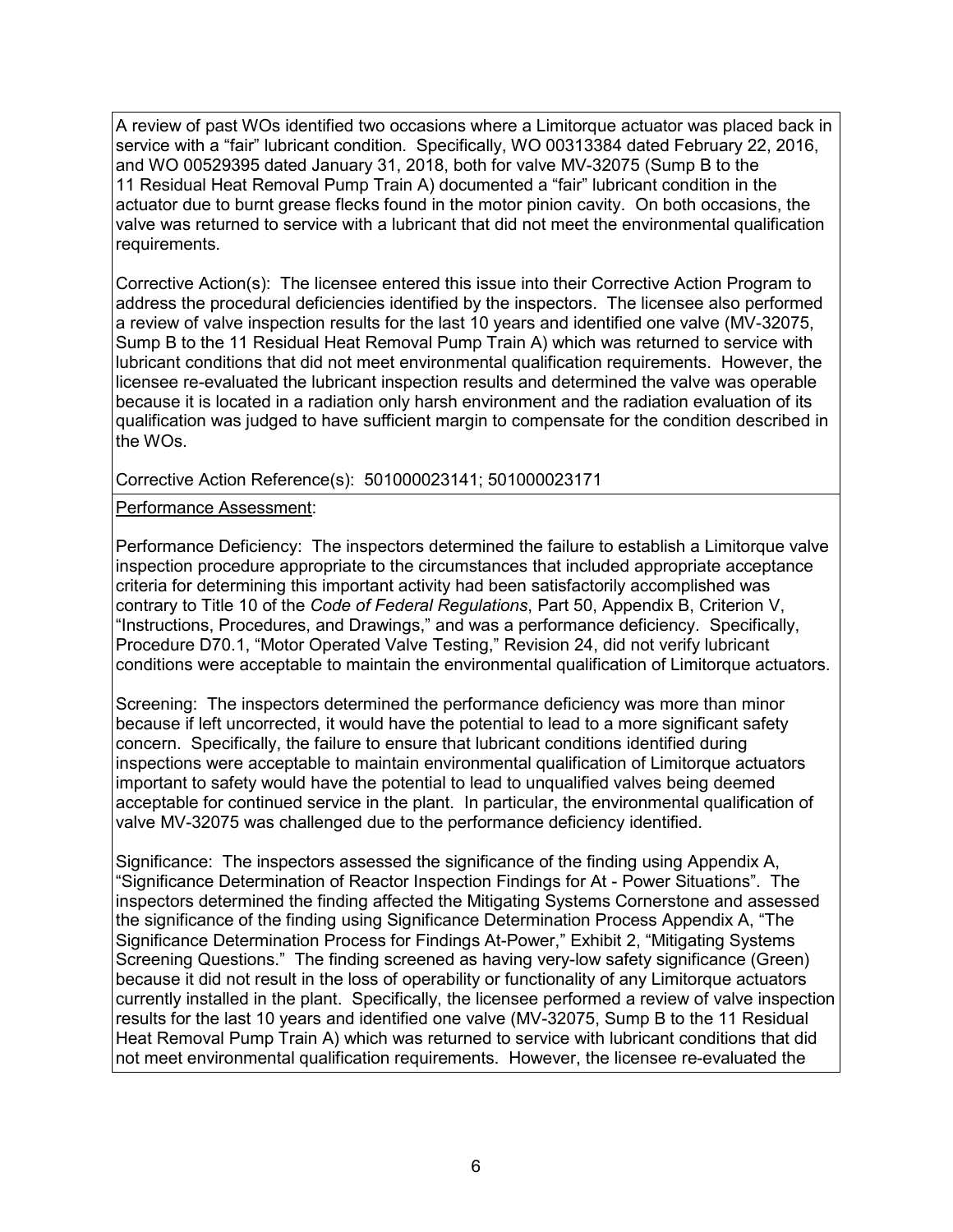lubricant inspection results and determined the valve was operable because it is located in a radiation only harsh environment and the radiation evaluation of its qualification was judged to have sufficient margin to compensate for the condition described in the WOs.

Cross-cutting Aspect: H.12 - Avoid Complacency: Individuals recognize and plan for the possibility of mistakes, latent issues, and inherent risk, even while expecting successful outcomes. Individuals implement appropriate error reduction tools. Specifically, when reconstituting the Environmental Qualification Program beginning in 2016, the licensee did not plan for the possibility of latent issues regarding lubricant inspections performed under Procedure D70.1. The licensee assumed the pre-reconstitution environmental qualification evaluations had verified the procedure was appropriate to maintain the qualification of Limitorque actuators.

#### Enforcement:

Violation: Title 10 of the *Code of Federal Regulations*, Part 50, Appendix B, Criterion V, "Instructions Procedures, and Drawings," requires that activities affecting quality shall be prescribed by documented instructions, procedures, or drawings of a type appropriate to the circumstances and shall be accomplished in accordance with these instructions, procedures, or drawings. It also requires that instructions, procedures, or drawings shall include appropriate quantitative or qualitative acceptance criteria for determining that important activities have been satisfactorily accomplished. The licensee established inspection Procedure D70.1, "Motor Operated Valve Testing," Revision 24, as the implementing procedure for MOV Program inspections of safety-related Limitorque valves and credited it to verify lubricant conditions were acceptable to maintain the environmental qualification of the valve actuators as established by ENG-EQ-0106, an activity affecting quality.

Contrary to the above, as of February 15, 2019, activities affecting quality were not prescribed by documented procedures of a type appropriate to the circumstances and did not include appropriate quantitative or qualitative acceptance criteria for determining that important activities had been satisfactorily accomplished. Specifically, Procedure D70.1 did not contain: (1) instructions for performing safety-related Limitorque actuator lubricant environmental qualification maintenance required by ENG-EQ-0106, and (2) acceptance criteria for determining that this important activity had been satisfactorily accomplished. Although Procedure D70.1 contained instructions to observe and grade the lubricants of safety-related Limitorque actuators, these instructions were not appropriate to the circumstance to ensure the lubricant's quality and consistency specified in ENG-EQ-0106 continued to be met. On two occasions, February 22, 2016, and January 31, 2018, the licensee used Procedure D70.1 to place valve MV-32075 into service with lubricant graded as "fair" even though the lubricant contained in the valve actuator failed to meet the consistency and quality requirements of ENG-EQ-0106.

Enforcement Action: This violation is being treated as an Non-Cited Violation, consistent with Section 2.3.2 of the Enforcement Policy.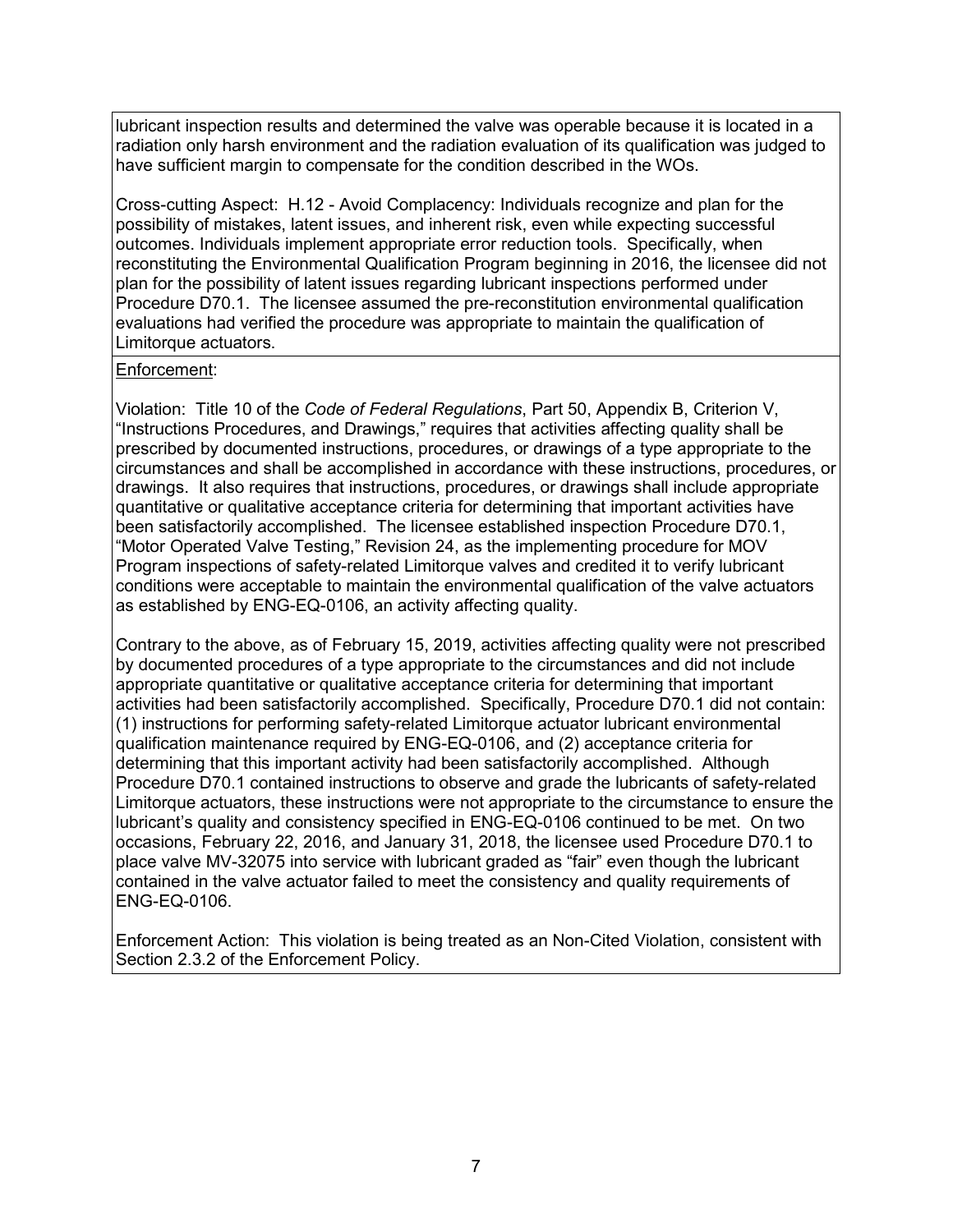# **EXIT MEETINGS AND DEBRIEFS**

The inspectors confirmed that proprietary information was controlled to protect from public disclosure.

• On February 15, 2019, the inspector presented the Design Basis Assurance Inspection (Program) inspection results to Mr. Scott Sharp and other members of the licensee staff.

# **DOCUMENTS REVIEWED**

## 71111.21N—Design Bases Assurance Inspection (Programs)

- CR 01360690; NRC identified Procedure Enhancements for MOV Testing; 11/26/2012
- CR 01455269; MV-32075 Actuator Grease Rated as "Fair"; 11/08/2014
- CGE-PI-0120; Commercial Grade Application Evaluation for Grease, Chevron EP1; 07/22/1992
- D70.1; Motor Operated Valve Testing; Revision 24
- D70.11; Motor Valve Actuator Removal and Replacement; Revision 0
- D70.3; Votes Force Sensor; Revision 2
- D70.7; Motor Operated Valve Maintenance Procedure SMB1 SMB4; Revision 1
- EC 22547; Replace 150 ft-lb Magnesium Motor Rotors with Aluminum Rotors; 02/12/2019
- ENG-EQ-001; The Derivation of the EEQ Design Basis Accident Profiles; Revision 1
- ENG-EQ-0103; EEQ File: Namco EA180 Series Switches with EC290 or EC210 Environmental Seals; Revision 1
- ENG-EQ-0106; EEQ File: Limitorque Actuators and Motors; Revision 1
- ENG-EQ-0169; EEQ File: Oils and Greases; Revision 1
- FP-PE-MOV-07; Motor Operated Valve Program; Revision 2
- FP-SC-PE-05; Shelf Life Program; Revision 10
- H8.0; EEQ User's Manual; Revision 22
- H8.E.1.33.DG; EEQ Limitorque Motors and Actuators (SMB/SB); Revision 9
- H8-A; EEQ User's Manual Appendix A EEQ Master List; Revision 27
- H8-E.1.32.DG; EEQ Limit Switch (NAMCO EA 180-XX602 and EA180-XX402); Revision 6
- H8-H; PINGP Environmental Specification; Revision 14
- PJ9831; Purchase Order for RPM Automotive Grease Type EP1; 09/12/1997
- SWI O-3; Safeguards Hold Cards & Component Blocking or Locking; Revision 89
- WO 00313384; VMT: Refurb MV-32075 Valve; 02/22/2016
- WO 00362284; PM 32071PM 32071 11 Accumulator LP A Cold Leg Isolation MOV D70.1 PM; 07/22/2009
- WO 00392372; MECH: MV-32071 Stem Replacement and Repack; 11/06/2017
- WO 00404615; PMRQ: 5663-02 MV-32071 Accumulator L P A Cold Leg Isolation MO VD70.1 PM; 11/19/2012
- WO 00511621; ELEC: 31438-LSCL, Replace EEQ Limit Switch per EC 27286; 01/11/2018
- WO 00529395; Repair MV-32075 Due to Internal Leakage; 01/31/2018
- WO 9506547; P32071 Remove/Reinstall Actuator & Votes MV-32071; 02/14/1996
- WO 9506592; Rebuild Spare Actuator for Use on MV-32071; 09/17/1997
- ENG-EQ-0111; EEQ File: ASCO NP8316 and NP8321 Solenoid Valves; 12/17/2018